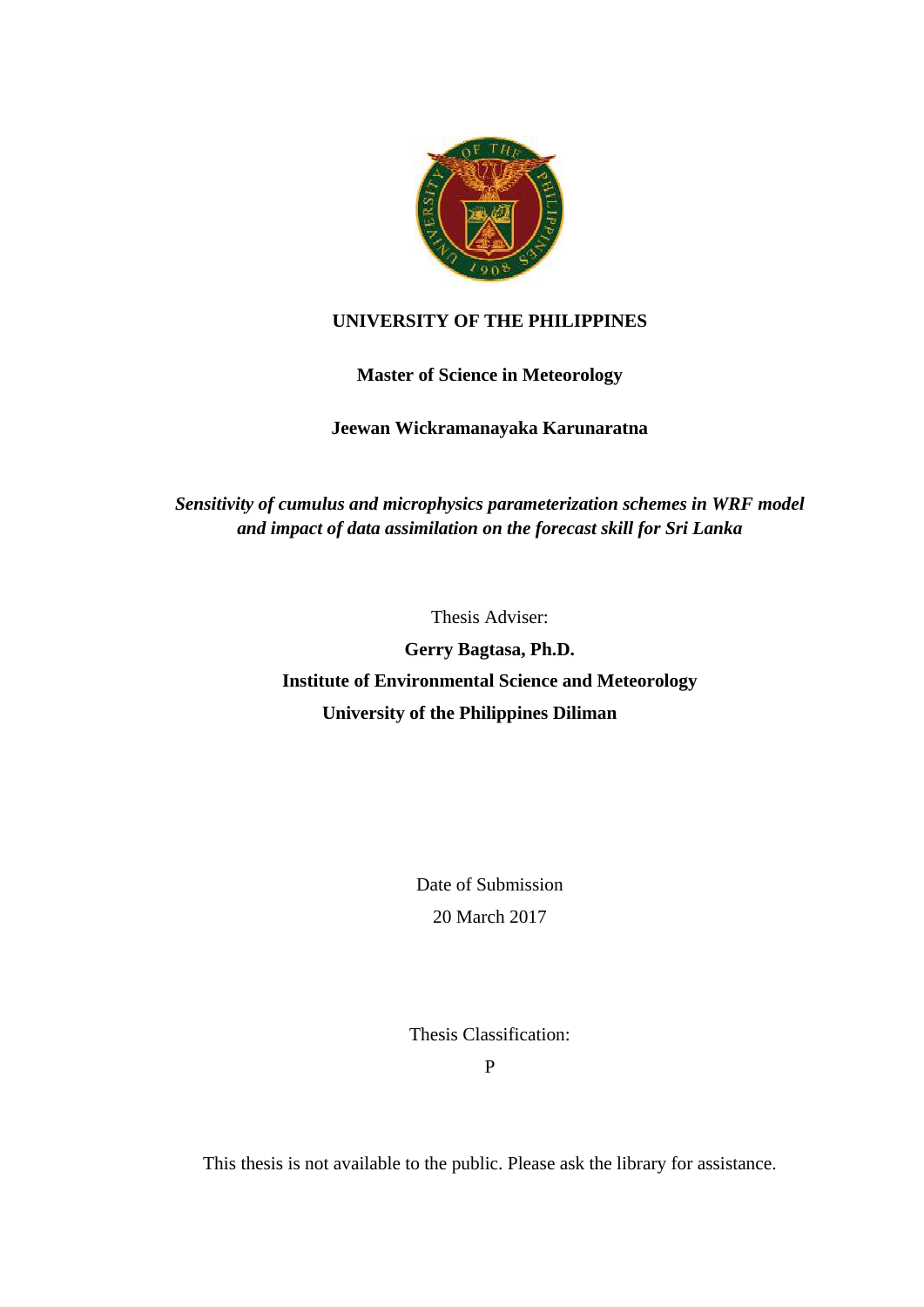### **SENSITIVITY OF CUMULUS AND MICROPHYSICS PARAMETERIZATION SCHEMES IN WRF MODEL AND IMPACT OF DATA ASSIMILATION ON THE FORECAST SKILL FOR SRI LANKA**

Jeewan W. Karunaratna Gerry Bagtasa, Ph.D. University of the Philippines-Diliman, 2017 Adviser

#### **Abstract**

For Sri Lanka, accurate and timely weather forecast is vastly beneficial for many sectors such as agriculture, hydro-power, as well as mitigating and preparing for hydrometeorological hazards. In this study, the forecast skill of the Weather and Research Forecasting model for Sri Lanka was assessed. This work investigated the spatiotemporal sensitivity of several Cumulus Parameterization Schemes (CPS) and Microphysics Parameterization Schemes (MPS) included in the WRF model. Also, data assimilation was applied to model forecast runs to determine changes in the model's forecast skills. Combination of four CPS and three MPS, totaling 12 permutations, are used to simulate 3 year period from 2013-15. High resolution (4km) simulated precipitation, 2m temperature and 10m wind velocity were validated using observed data from the Department of Meteorology (DOM) of Sri Lanka. The results show that the model was more sensitive to CPS choices than MPS. Moreover, overactive mass-flux type CPS (i.e. Kain-Fritsch) was found to produce too much precipitation over coastal areas in the inflow side during monsoons periods. Intercomparison of parameterization schemes shows strong regional and seasonal sensitivity, which suggests the need for ensemble forecasting in the operational setting. Overall, BMJ, CPS, and WRF Double-Moment six-class (DM6) MPS show the highest skill score for most regions in all seasons. After which, BMJ-DM6 combination was used to simulate forecast runs with and without data assimilation. Using surface